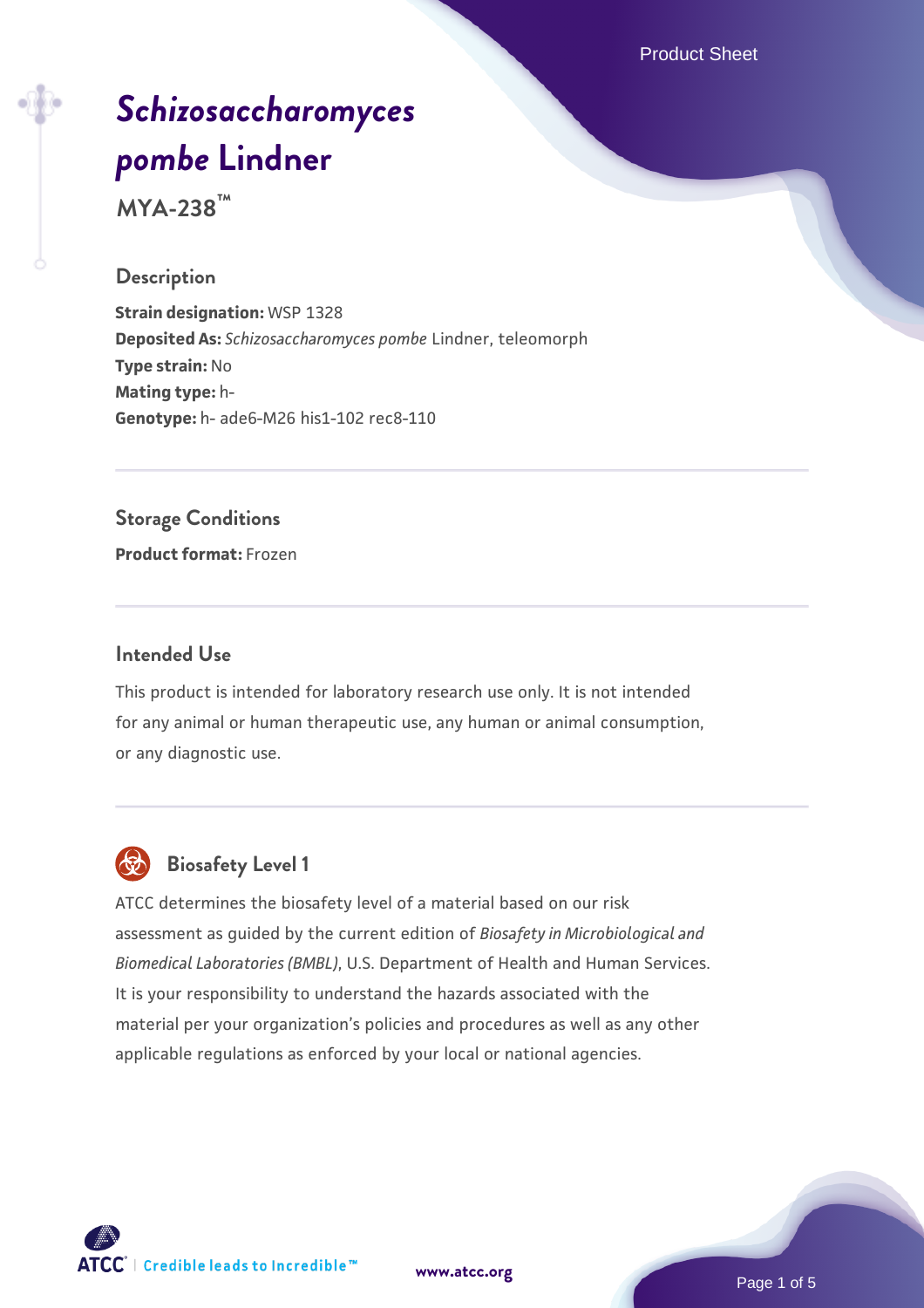### **[Schizosaccharomyces pombe](https://www.atcc.org/products/mya-238)** [Lindner](https://www.atcc.org/products/mya-238) **Product Sheet** Product Sheet **MYA-238**

ATCC highly recommends that appropriate personal protective equipment is always used when handling vials. For cultures that require storage in liquid nitrogen, it is important to note that some vials may leak when submersed in liquid nitrogen and will slowly fill with liquid nitrogen. Upon thawing, the conversion of the liquid nitrogen back to its gas phase may result in the vial exploding or blowing off its cap with dangerous force creating flying debris. Unless necessary, ATCC recommends that these cultures be stored in the vapor phase of liquid nitrogen rather than submersed in liquid nitrogen.

# **Certificate of Analysis**

For batch-specific test results, refer to the applicable certificate of analysis that can be found at www.atcc.org.

# **Growth Conditions**

**Medium:**  [ATCC Medium 1245: YEPD](https://www.atcc.org/-/media/product-assets/documents/microbial-media-formulations/1/2/4/5/atcc-medium-1245.pdf?rev=705ca55d1b6f490a808a965d5c072196) **Temperature:** 25°C

# **Material Citation**

If use of this material results in a scientific publication, please cite the material in the following manner: *Schizosaccharomyces pombe* Lindner (ATCC MYA-238)

#### **References**

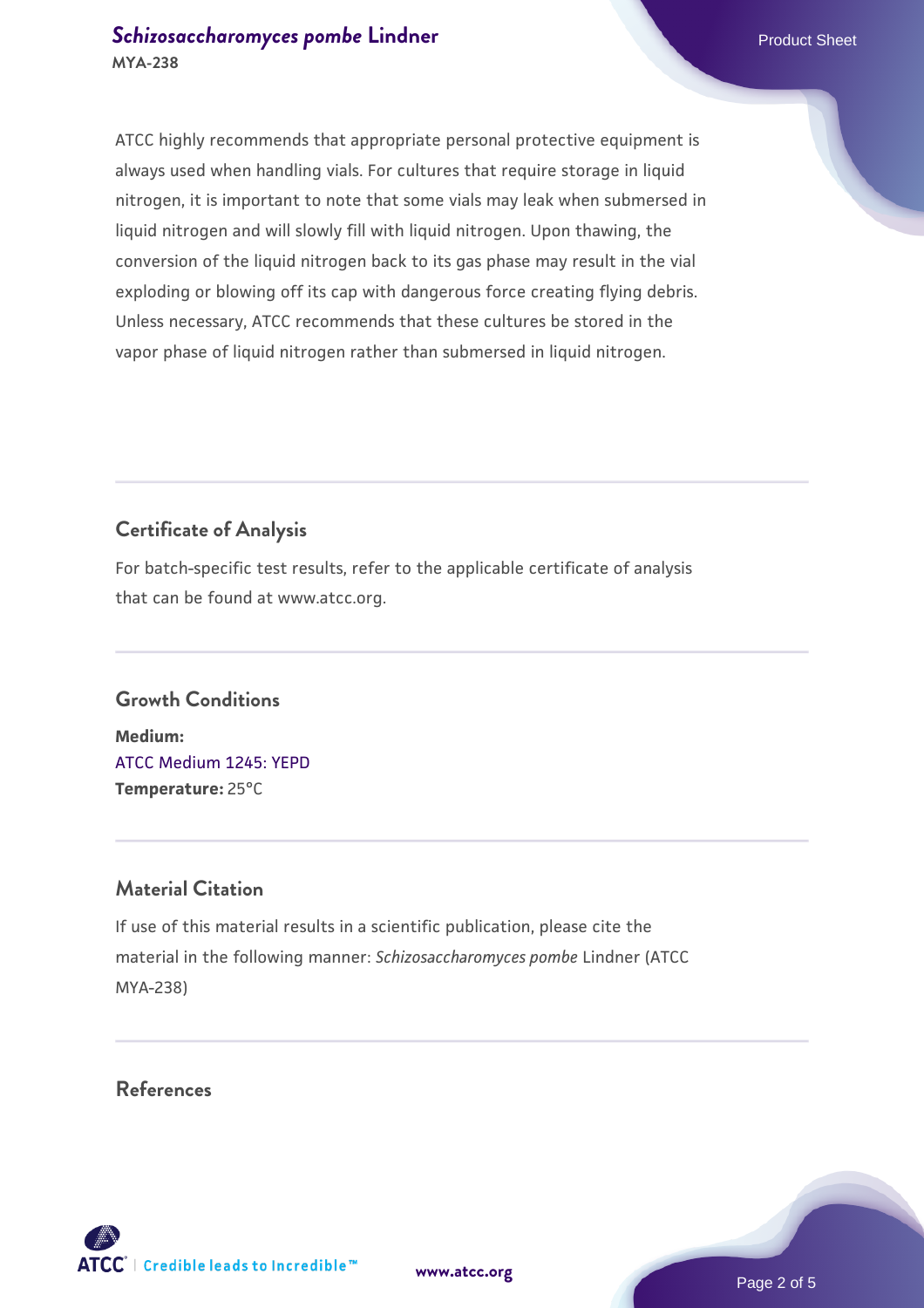#### **[Schizosaccharomyces pombe](https://www.atcc.org/products/mya-238)** [Lindner](https://www.atcc.org/products/mya-238) **Product Sheet** Product Sheet **MYA-238**

References and other information relating to this material are available at www.atcc.org.

#### **Warranty**

The product is provided 'AS IS' and the viability of ATCC® products is warranted for 30 days from the date of shipment, provided that the customer has stored and handled the product according to the information included on the product information sheet, website, and Certificate of Analysis. For living cultures, ATCC lists the media formulation and reagents that have been found to be effective for the product. While other unspecified media and reagents may also produce satisfactory results, a change in the ATCC and/or depositor-recommended protocols may affect the recovery, growth, and/or function of the product. If an alternative medium formulation or reagent is used, the ATCC warranty for viability is no longer valid. Except as expressly set forth herein, no other warranties of any kind are provided, express or implied, including, but not limited to, any implied warranties of merchantability, fitness for a particular purpose, manufacture according to cGMP standards, typicality, safety, accuracy, and/or noninfringement.

#### **Disclaimers**

This product is intended for laboratory research use only. It is not intended for any animal or human therapeutic use, any human or animal consumption, or any diagnostic use. Any proposed commercial use is prohibited without a license from ATCC.

While ATCC uses reasonable efforts to include accurate and up-to-date information on this product sheet, ATCC makes no warranties or representations as to its accuracy. Citations from scientific literature and patents are provided for informational purposes only. ATCC does not warrant



Page 3 of 5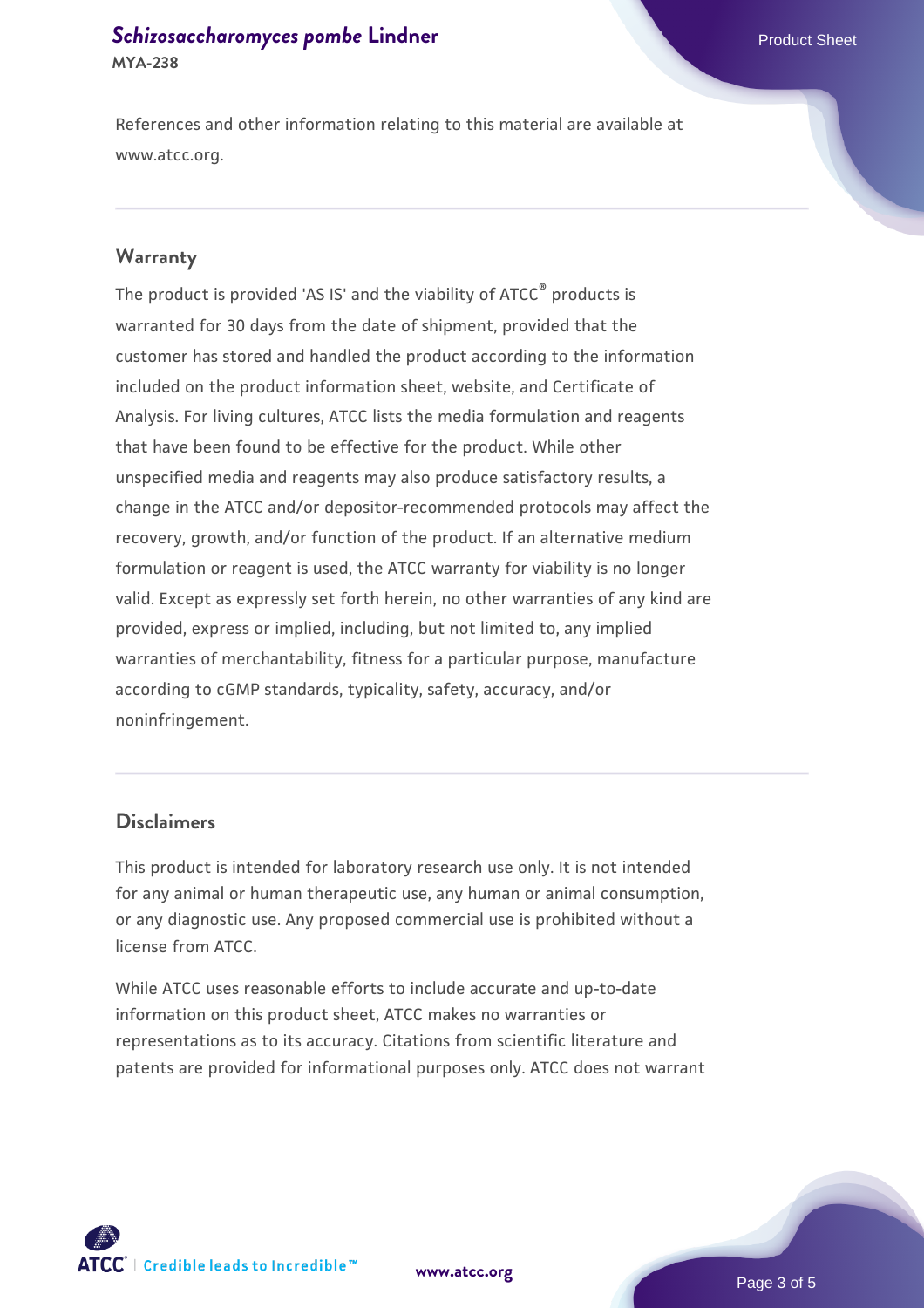that such information has been confirmed to be accurate or complete and the customer bears the sole responsibility of confirming the accuracy and completeness of any such information.

This product is sent on the condition that the customer is responsible for and assumes all risk and responsibility in connection with the receipt, handling, storage, disposal, and use of the ATCC product including without limitation taking all appropriate safety and handling precautions to minimize health or environmental risk. As a condition of receiving the material, the customer agrees that any activity undertaken with the ATCC product and any progeny or modifications will be conducted in compliance with all applicable laws, regulations, and guidelines. This product is provided 'AS IS' with no representations or warranties whatsoever except as expressly set forth herein and in no event shall ATCC, its parents, subsidiaries, directors, officers, agents, employees, assigns, successors, and affiliates be liable for indirect, special, incidental, or consequential damages of any kind in connection with or arising out of the customer's use of the product. While reasonable effort is made to ensure authenticity and reliability of materials on deposit, ATCC is not liable for damages arising from the misidentification or misrepresentation of such materials.

Please see the material transfer agreement (MTA) for further details regarding the use of this product. The MTA is available at www.atcc.org.

# **Copyright and Trademark Information**

© ATCC 2021. All rights reserved. ATCC is a registered trademark of the American Type Culture Collection.

# **Revision**

This information on this document was last updated on 2021-05-20

#### **Contact Information**